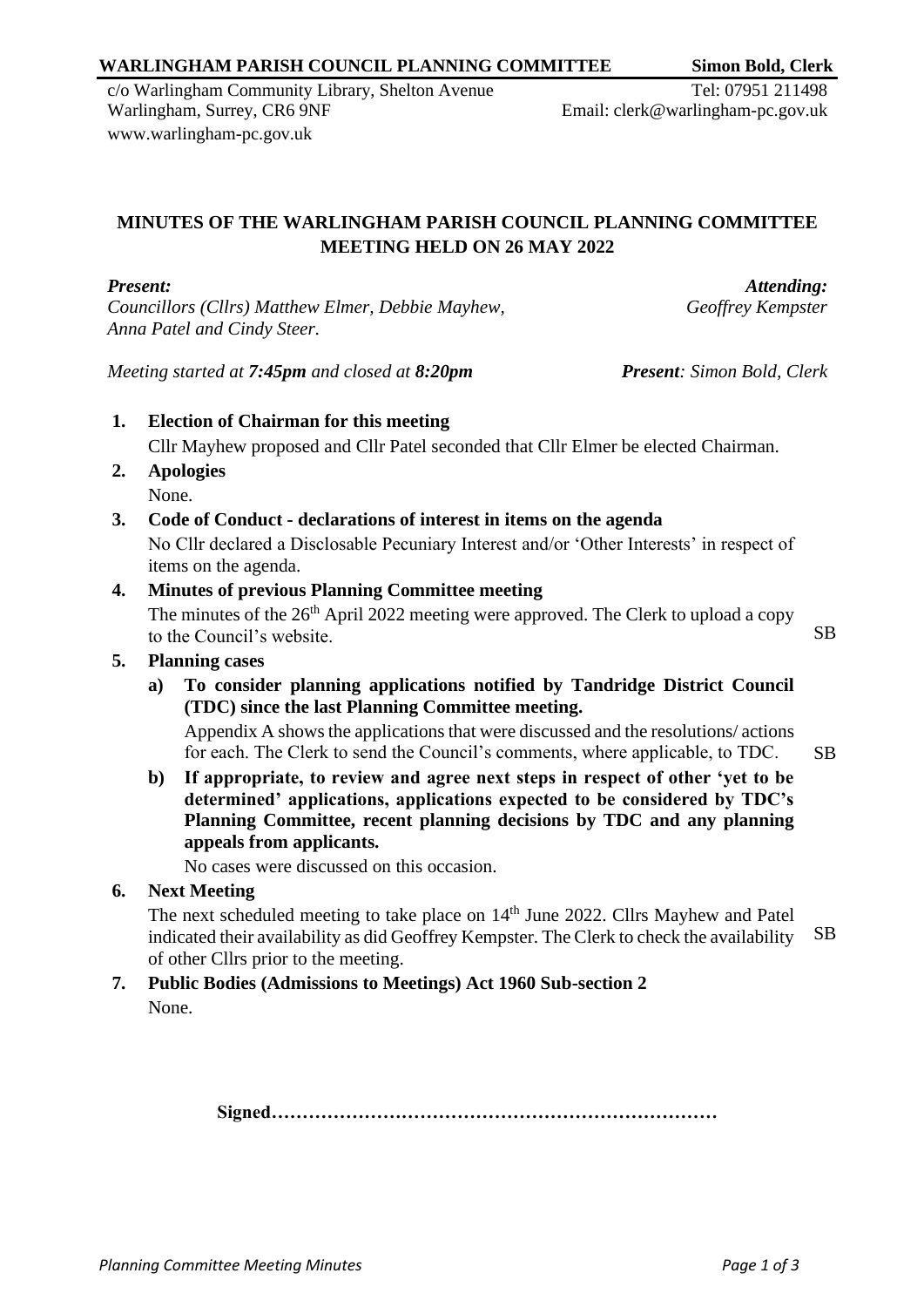### **APPENDIX A**

# **PLANNING COMMITTEE LIST OF APPLICATIONS 26 MAY 2022**

| <b>Application</b><br>number | <b>Address</b>                            | <b>Description</b>                                                                                                                                                                                                                                                                                      | <b>Parish Committee</b><br>resolution (summary)                                                                                                                                      |
|------------------------------|-------------------------------------------|---------------------------------------------------------------------------------------------------------------------------------------------------------------------------------------------------------------------------------------------------------------------------------------------------------|--------------------------------------------------------------------------------------------------------------------------------------------------------------------------------------|
| 2022/505                     | 1 Ashwood, Warlingham,<br>CR6 9HT         | Retention of front gates, fence and brick pillars (Retrospective)                                                                                                                                                                                                                                       | No objection                                                                                                                                                                         |
| 2022/457                     | 2a Redvers Road,<br>Warlingham, CR6 9HN   | Proposed raising of roof together with the erection of two front<br>and three rear dormers in connection with conversion of<br>resultant roof space to habitable accommodation                                                                                                                          | No objection                                                                                                                                                                         |
| 2022/565/NH                  | 99 Sunnybank,<br>Warlingham, CR6 9SX      | Erection of a single storey rear extension, which would extend<br>beyond the rear wall of the original house by 4.50 metres, for<br>which the maximum height would be 3.00 metres, and for<br>which the height of the eaves would be 2.85 metres.<br>(Notification of a Proposed Larger Home Extension) | No comment                                                                                                                                                                           |
| 2022/540/NH                  | 1 Fern Close,<br>Warlingham, CR6 9SQ      | Erection of a single storey rear extension which would extend<br>beyond the rear wall of the original house by 6 metres, for<br>which the maximum height would be 3.1 metres, and for which<br>the height of the eaves would be 2.9 metres (Notification of a<br>Proposed Larger Home extension)        | No comment                                                                                                                                                                           |
| 2022/496                     | 32a Farleigh Road,<br>Warlingham, CR6 9EA | Erection of detached annexe.                                                                                                                                                                                                                                                                            | Concern raised that the<br>proposal may equate to over-<br>development of the plot. Also a<br>request that, if permitted, the<br>annexe always remain ancillary<br>to main dwelling. |